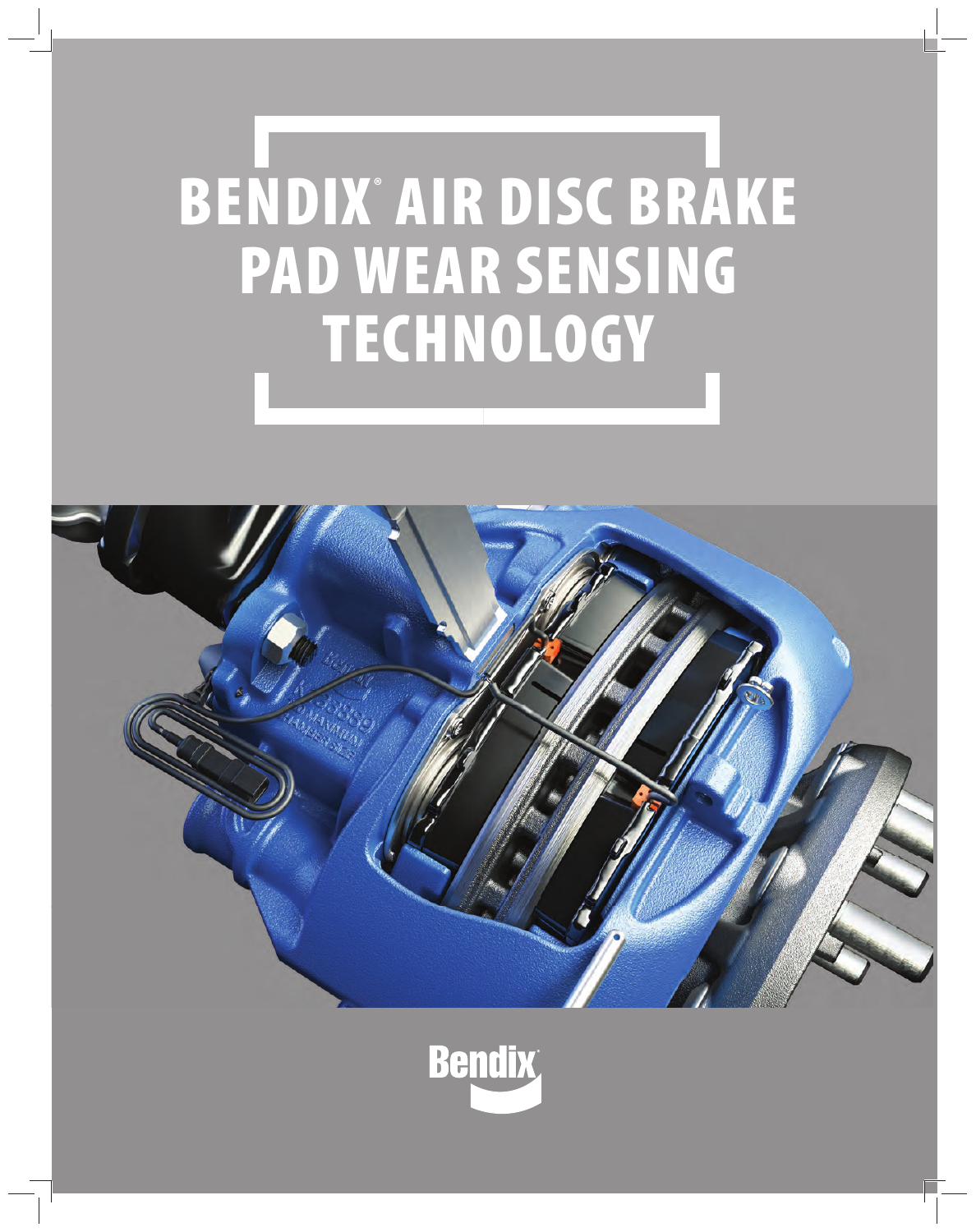# TAKE THE GUESS WORK OUT OF ADB PAD REPLACEMENT & LOWER YOUR TCO.

Downtime. There's no avoiding it…but wouldn't it be great to be able to anticipate when parts must be replaced – before they reach the end of their service life? Here's some great news for Bendix® air disc brake customers – **Bendix® ADB Pad Wear Sensing Technology** notifies you when your ADB pads need replacement.

- This game changing technology helps lower your maintenance costs:
	- 1. reduces how often technicians need to inspect air disc brake pads and rotor for wear
	- 2. provides advanced notice of the need for maintenance, so you can plan maintenance scheduling

And, since the technology provides a real time early alert when pads are approaching the point of replacement, it helps protect costly ADB components – such as rotors – from damage caused by worn brake pads.

# **Lower your TCO with Bendix® ADB Pad Wear Sensing Technology**

- $\blacksquare$  Reduce maintenance costs, time and effort know when pads are approaching replacement conditions without removing wheels
- Optimize friction replacement schedule by alerting fleet service center via telematics
- **Streamline maintenance by being able to perform other maintenance along with pad replacement**
- Protect expensive components (rotor\*) from damage through early detection of worn ADB pads

\*Typical cost to replace a rotor in the aftermarket: \$600 (parts and two hours labor)

Bendix pad wear sensing technology is available for the industry leading family of OE Bendix ADB22X air disc brakes (both tractor and trailer) through select OEM manufacturers.

ADB Pad Wear Sensing Technology further optimizes the family of industry-leading Bendix ADBs (ADB22X for tractor and ADB22X-LT for trailer)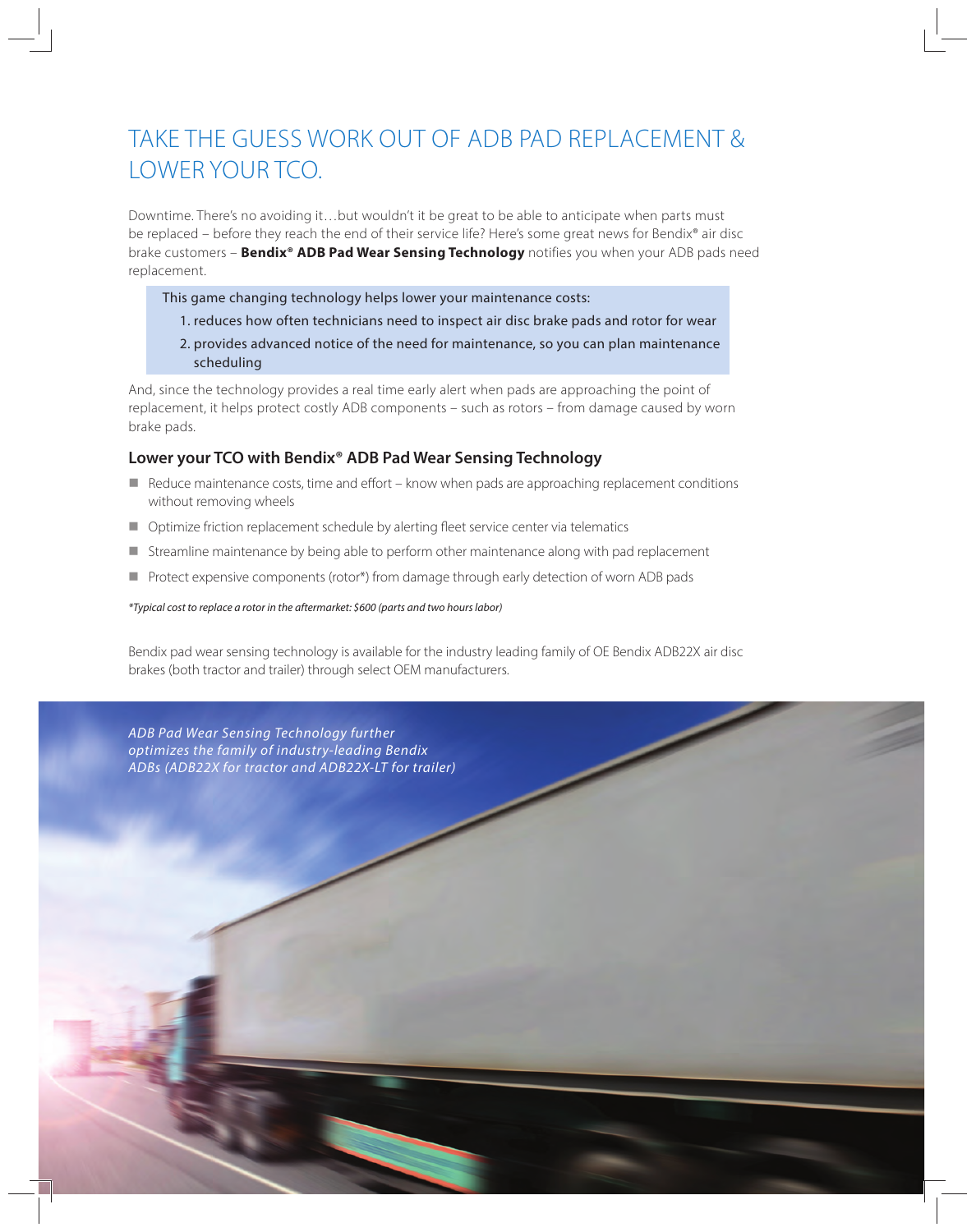## **Know when pads are nearing replacement conditions without removing the wheels**

Sensors mounted to the ADB pads detect when pad thickness is approaching replacement condition. Next, the system records a diagnostic trouble code, and the signal is received by the ECU\* (on the tractor) or the TABS unit (on the trailer).

The code is transmitted via the J1939 to telematics. Telematics (if equipped) notifies the fleet office that pad replacement is needed. The system can also be set up to alert technicians through a remote diagnostic unit (RDU), if the vehicle is not equipped with telematics. At the time of notification, sufficient pad life remains to enable the fleet or technician to schedule replacement service before it's an emergency situation.



#### **How pad wear sensing technology works**



- 1. The sensor detects that the pad is nearing replacement condition; time to schedule maintenance
- 2. The ECU\* (tractor) or the TABS unit (trailer) receives data re: change in analog state of sensor, then creates a diagnostic trouble code
- 3. Telematics (if equipped) signals the fleet home office of the need to replace
- 4. RDU or ACom pick-up (by technician)

Bendix® ADB Pad Wear Sensing Technology was named one of the industry's top products of 2019 by <u>Heavy Duty Trucking</u> e<br>of